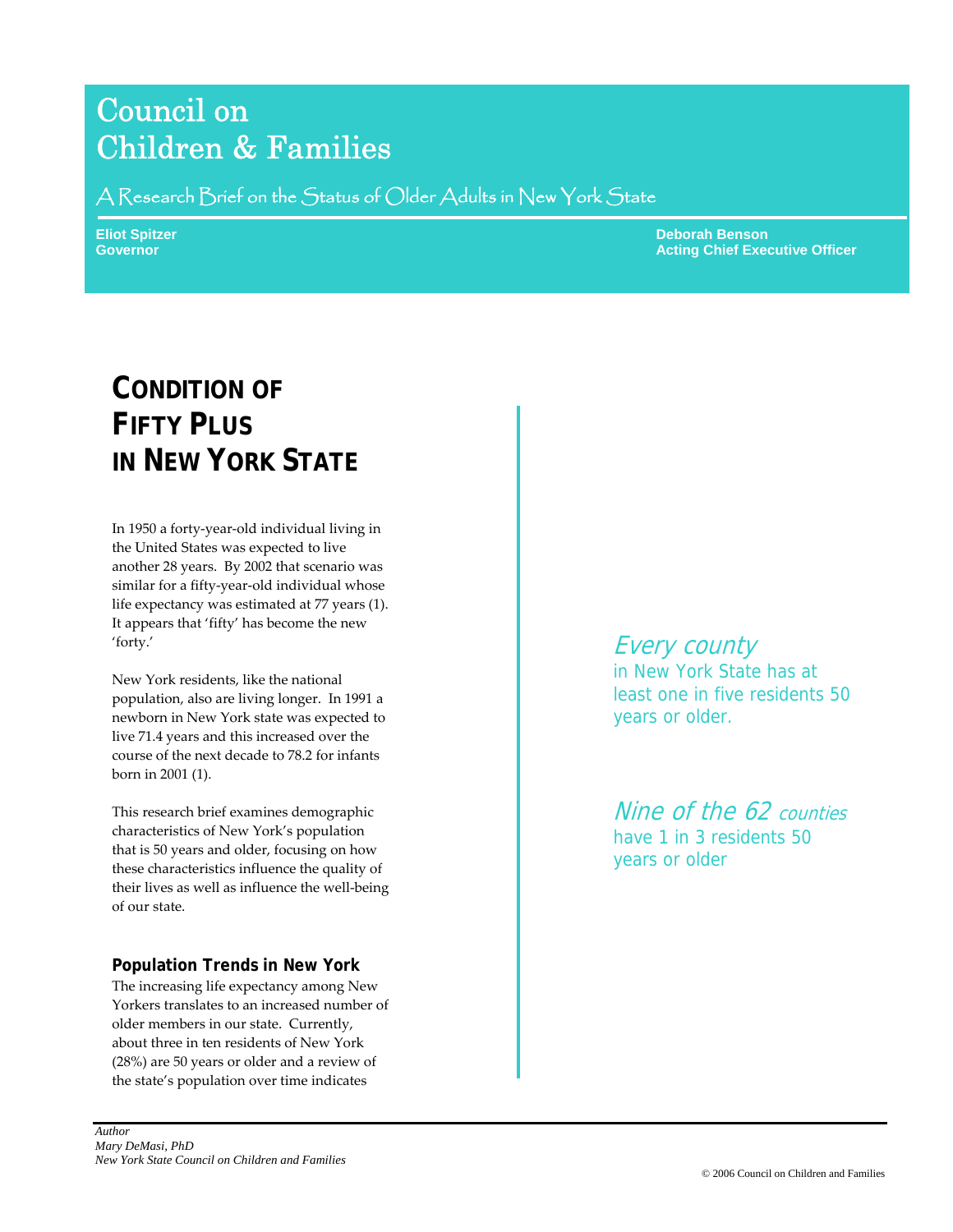that the proportion of individuals 50 and older will show the greatest percent change. Specifically, between the period of 1990 to 2025, we anticipate a 21 percent change in the number of individuals 50 years or older—such a change represents an additional 1.96 million older adults.

Enhanced life expectancies influence the number of older adults in our state but the proportion of older adults to other New York residents is also influenced by population changes among those who are less than 50 years old; the population segments of particular interest include our workforce and children. For the period from 1990 to 2025 we expect to see a drop (14% change) in the proportion of our population that comprises our workforce—individual 18 to 64 years old. Children will remain relatively stable during this period with a slight percent change of 4% (Figure 1).

The population shift presented in Figure 1 represents changes in the three primary population segments in our state but also provides an estimate of the shift we expect to see in the number of dependent individuals for every 100 members in New York's workforce. This ratio, referred to as the dependency ratio, compares the proportion of people less than 16 years old and over 65 years to the proportion of people 16 to 64 years old. The dependency ratio reflects the economic responsibility of those economically active in providing for those that are not. Based on population estimates, it appears that the dependency ratio will increase from 52 per 100 in 1990 to 62 per 100 in 2025. This means that in 2025, every 100 members of the workforce must support 62 individuals who are not in the workforce instead of the 52 individuals in 1990.

The traditional dependency ratio that uses 16 year olds as the lower bound for the workforce may be an underestimate since many youth delay entry into the workforce until completing high school or college. Therefore, if we use a less conventional calculation of a dependency ratio with 18 to

**Figure 1: New York's Changing Population**



Source: US Census Bureau, Census 2000 Public Use Microdata Sample (PUMS)

In 2025, it is expected that every 100 members of the workforce will need to support **62** individuals who are not in the workforce up from **52** individuals in 1990.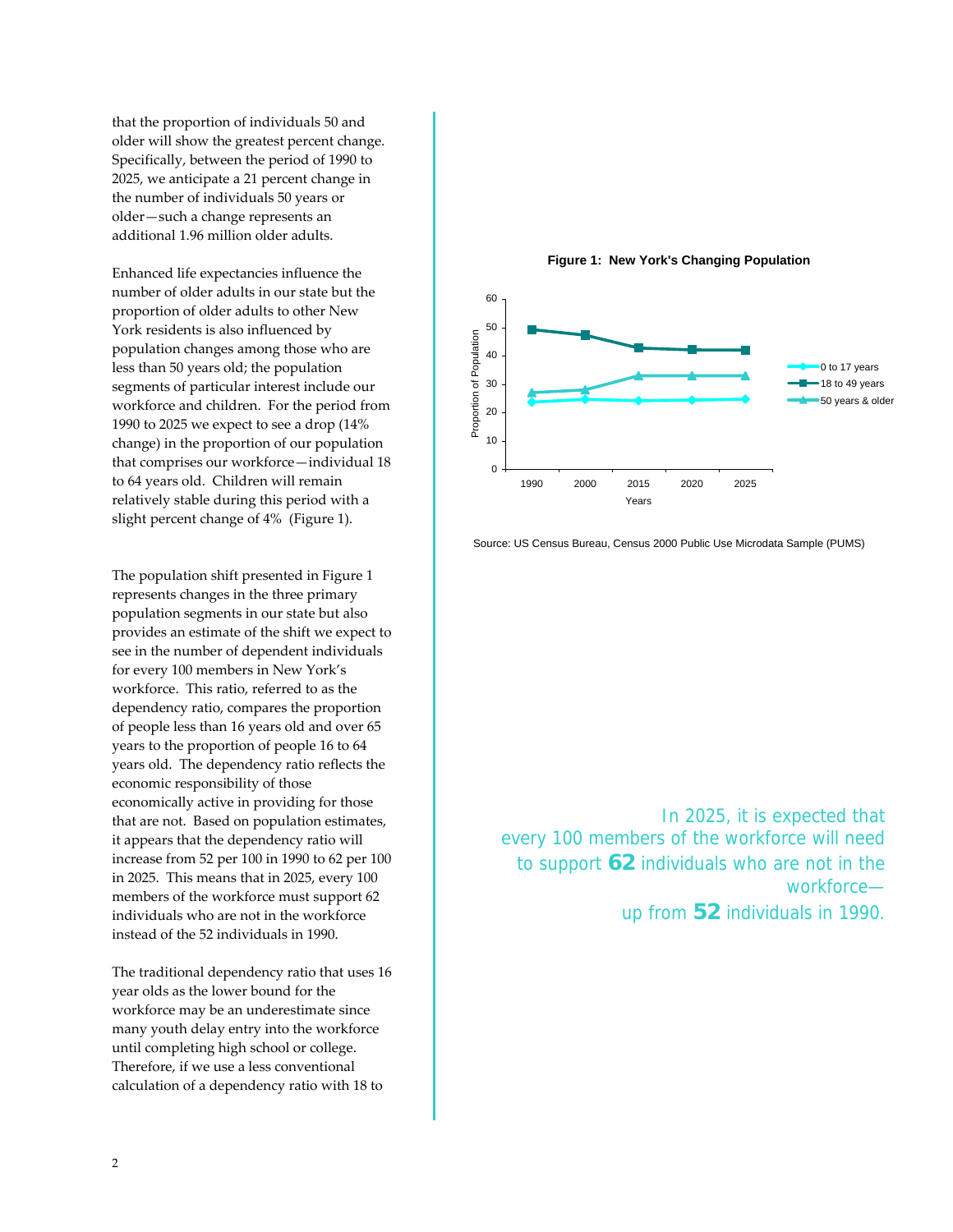64 year olds as the workforce population we see a higher dependency ratio both in 1990 and 2025 (58 to 70 dependents per 100 workforce members). Although the dependency ratio rises when using the 18 to 64 year old workforce, the actual change from 1990 to 2025 reflects a percent change of 17 percent, regardless of which workforce grouping is used.

The rising number of individuals 'dependent' on others suggests an increased need for anti‐poverty efforts directed at both younger and older New York residents, increased awareness regarding individuals and community benefits of longer time in the workforce, and an increased need for financial independence among older adults.

#### **Ethnic Diversity**

New York's older residents are less diverse than its younger members. This is evident in that we have almost 7 times more nonminority residents 85 years and older than minority New Yorkers in the same age group. Diversity tends to increase among the younger cohorts. For example, among individuals 50 to 64 years old, we see about 3 times more non-minority members than minority members (Figure 2).

With respect to Latino heritage, non‐Latinos 85 years and older outnumber Latinos about 22 to one. The ratio narrows among individuals 50 to 64 years old to about 8 to one.

#### **Gender Ratio**

Gender differences in life expectancy have narrowed somewhat from a gap of 7.8 years in 1979 to 5.3 years in 2002; however, women continue to live longer than men (2). Among individuals 50 to 64 years old, New York's population reflects an almost equal balance between genders with 113 women to every 100 men. This changes considerably among older individuals, 85 years and older, where

The rising number of individuals 'dependent' on others suggests an increased need for anti-poverty efforts directed at both younger and older New York residents.

> **Figure 2: Percent of Individual in Minority Groups**



Source: US Census Bureau, Census 2000 Public Use Microdata Sample (PUMS)

#### **Figure 3: Ratio of Women to Men**



Source: US Census Bureau, Census 2000 Public Use Microdata Sample (PUMS)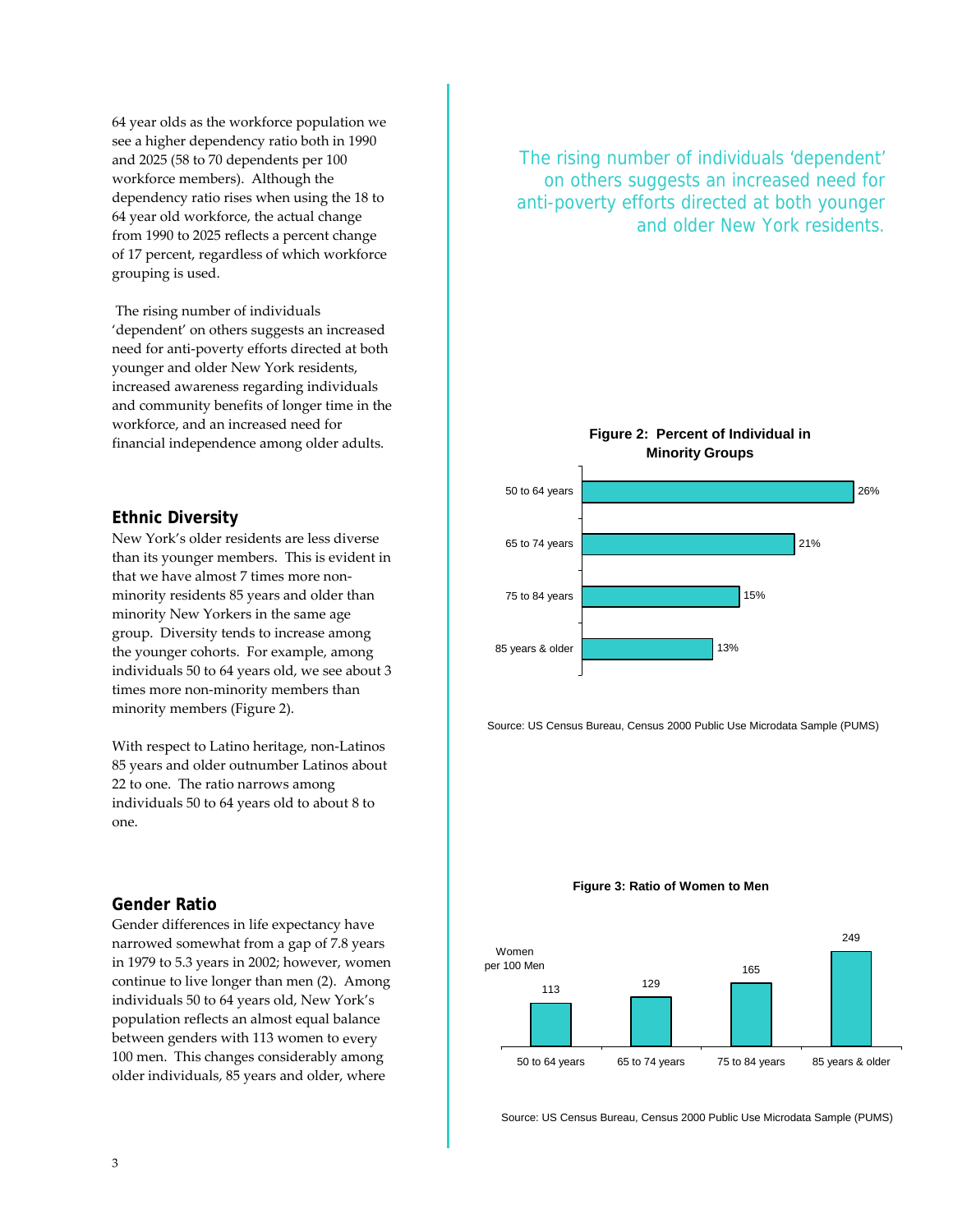we see a ratio of 249 women to 100 men (Figure 3).

#### **Marital Status**

A statewide review of marital status indicates most individuals 50 years or older are married (60%) or widowed (19%). A smaller percentage are divorced or separated (13%) or never married (9%). This marital profile varies by age group where we see a higher percentage of widowed individuals among people 85 years and older. The younger cohort is more likely than their elders to be divorced or separated or never married (Figure 4). Consistent with gender ratios described earlier, we see a higher percentage of older women who are widowed and living alone.

The increasing number of individuals who divorce or never marry may be less likely to experience caregiver roles but also may be able to draw from fewer supports as they age.

#### **Living Arrangements**

Approximately 1 in 5 individuals (23%) who are 50 years or older lives alone and, like marital status, the percentage of individuals living alone increases as people become older—15 percent among individuals 50 to 64 years compared to 48 percent among individuals 85 years and older, with more women in the later grouping.

The percent of individuals living with a younger family member increases as individuals become older (Figure 5). However, even among the oldest group, this is not common (15%). Household members living with younger family members tend to be parents, parents‐in‐law, aunts, and uncles.

#### **Figure 4: Marital Status**



Source: US Census Bureau, Census 2000 Public Use Microdata Sample (PUMS)



Source: US Census Bureau, Census 2000 American Factfinders; SF-3, Table P56. Available online at www.census.gov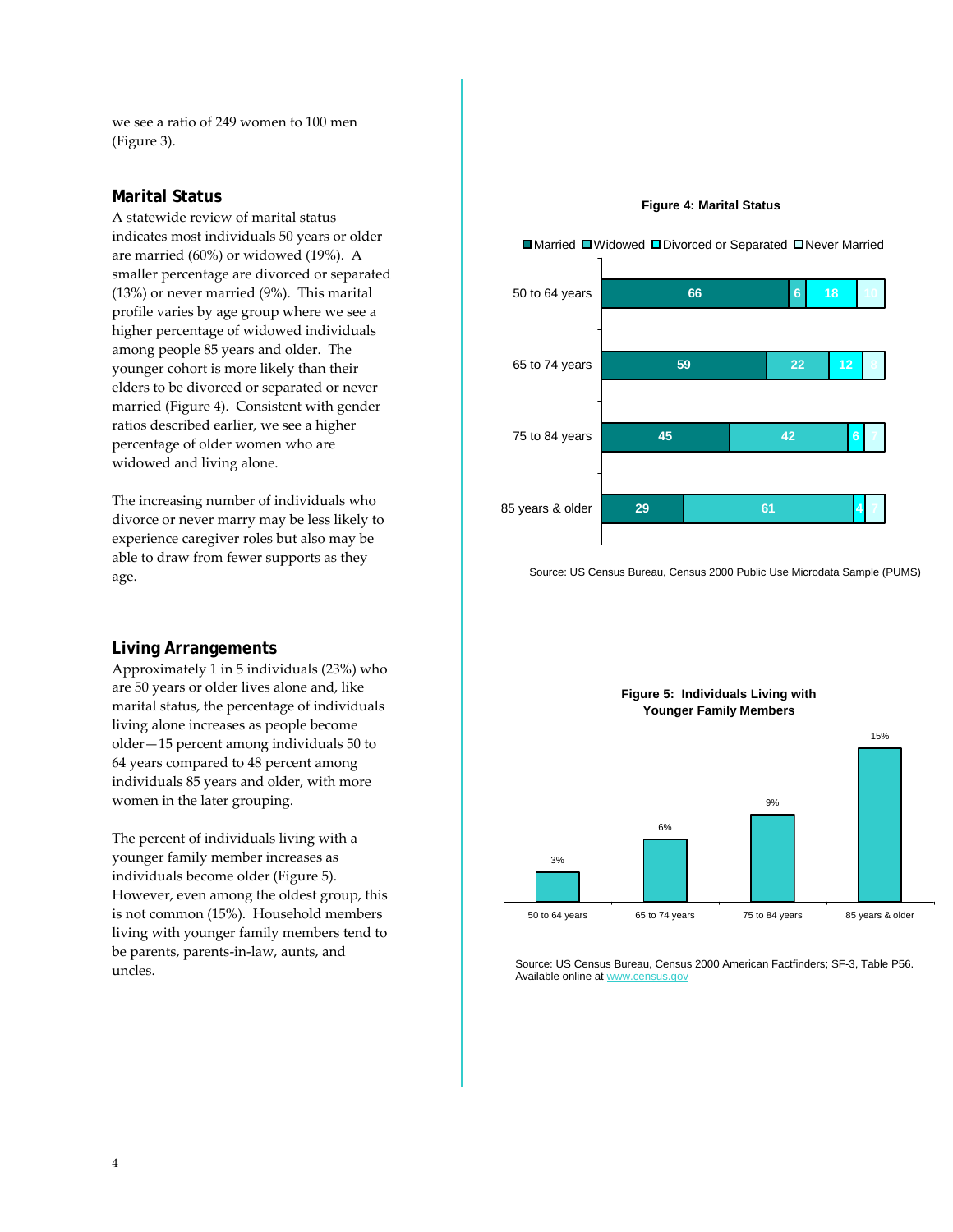#### **Educational Attainment**

The educational attainment among older adults is rising. Individuals 50 to 64 years old are about twice as likely (2.42) to have higher education degrees than their counterparts who are 85 years or older. One of the greatest educational differences across age groups is in terms of lowest levels of education—approximately one in ten individuals 50 to 64 years old (9%) has less than a ninth grade education and this triples among individuals 85 years and older (29%).

Levels of educational attainment also vary by gender. A review of educational attainment between men and women indicates men are 22 percent more likely to have a college degree. However, educational gains among women are most apparent between the youngest and oldest female cohort groups where the percent of women 50 to 64 years old with a higher education degree is more than double that of women 85 years and older (48% and 21% respectively).

The education gap is greatest among individuals who are members of minority groups where these individuals are 44 percent less likely to have a higher education degree and 94 percent more likely to lack a high school education. In fact, the youngest cohort, those 50 to 64 years old are 2.54 times more likely than non‐minority members to have less than a high school education.

The differences we see in educational attainment have considerable influence on the quality of life that New York's older population will experience since educational attainment is linked to employment opportunities, earning power, and retirement savings. Additionally, education has been shown to influence one's ability to access services particularly necessary for older adults and influence one's ability to follow through with those services. (e.g., healthcare treatment and compliance) (3).

The differences in educational attainment have considerable influence on the ability of older New Yorkers to age well given the close link between educational attainment and employment opportunities, earning power, and retirement savings.

# Almost **3 in 10** older adults 85 years and older have **less than a ninth grade education**

**4 in 9** older adults 50 and older who are members of a minority group have **less than a high school education**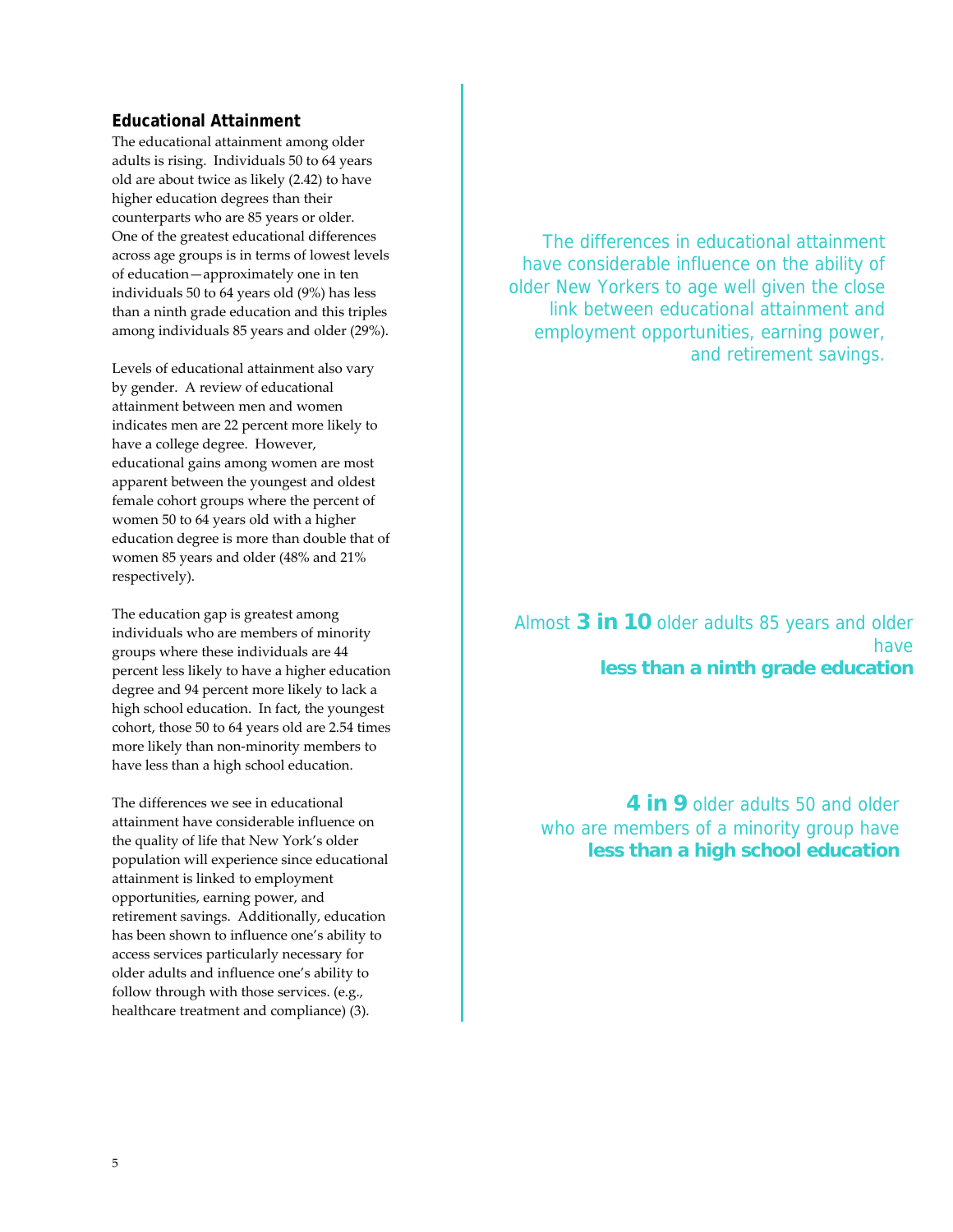## **Literacy Levels**

Literacy is closely tied to educational attainment however it is important to examine this separately since individuals may have mastered the ability to read, write and synthesize information without the benefit of formal education. Recent information regarding literacy among New York's adults indicates two in ten individuals 50 to 64 years old score below the basic level of literacy and four in 11 individuals 65 years and older score at this level, impacting their ability to receive information necessary for their safety and well-being (e.g., read and understand nutrition labels or medications) (Figure 6). Furthermore, New York tends to have a lower percentage of individuals scoring at the highest literacy level when compared to the nation. In fact, the percentage of individuals 25 to 39 years scoring at the highest literacy level is significantly lower than their peers in the nation<sup>1</sup>. This may have serious implications for the quality of New York's workforce and the ability of that workforce to assume responsibility for those not in the workforce (dependency ratio described earlier).

### **Workforce Participation**

Workforce participation declines as individuals age with individuals beginning to leave the workforce in their mid to late fifties. The balance between participation and non‐participation begins to shift more toward non‐participation among individuals 62 to 64 years of age where we see a greater percentage of individuals leave the workforce (60%) than remain (40%). The percent of older adults remaining in the workforce steadily decreases with age (Figure 7).

The overall pattern presented in Figure 6 is similar for women and members of minority groups with a shift toward non‐participation





Source: American Institutes for Research, Highlights from the 2003 New York State Assessment of Adult Literacy. Available online at: http://www.air.org/naal/



Source: US Census Bureau, Census 2000 American Factfinders; SF-3. Available online at www.census.gov

 $\overline{a}$ 

<sup>1</sup> Among individuals 25 to 39, there is a statistically significant difference between New York residents and the nation at the proficient level of literacy and the below basic level of literacy.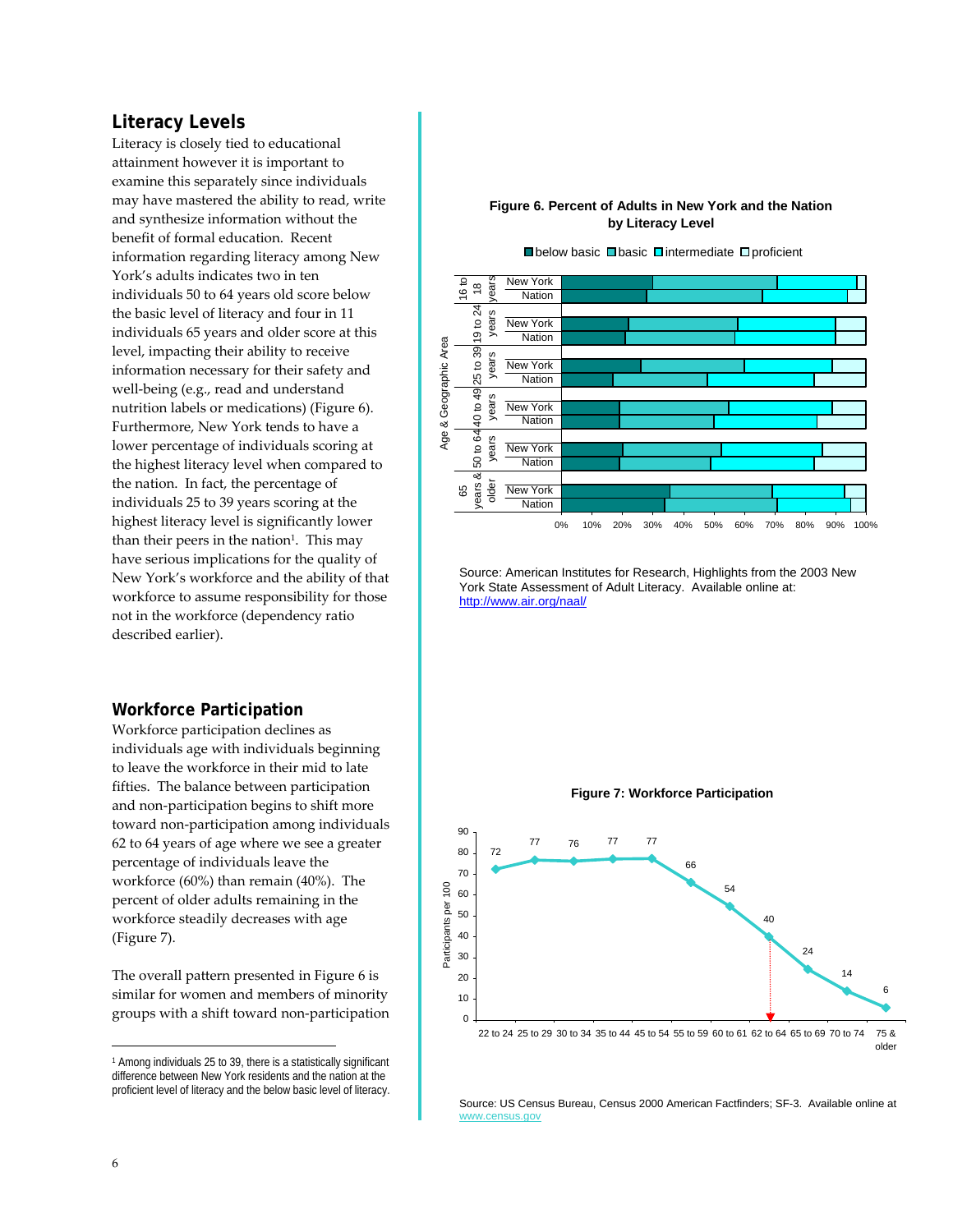occurring at ages 60 to 61. However, women's participation rate in the workforce tends to be lower than men for all age groups (Figure 7a). The workforce profile of minority members is similar to women where participation occurs at a lower level across all age groups (Figure 7b).



Source: US Census Bureau, Census 2000 American Factfinders; SF-3. Available online at www.census.gov

#### **Household Income**

Younger individuals tend to have higher household incomes than older peers, in part, due to the fact that individuals 55 to 64 years old are still in the workforce and have not yet begun to spend down their savings (Figure 8).

Household incomes for women tend to be lower than men and the greatest disparity is observed at either end of the income continuum. Specifically, women are more likely (1.89 times) to have household incomes less than \$10,000 while men are more likely to have incomes above \$200,000 (1.43 times)

Members of minority groups follow the same pattern as women in that they are twice as likely to have incomes below \$10,000 and are two times less likely to have



Source: US Census Bureau, Census 2000 American Factfinders, SF-3. Available online at www.census.gov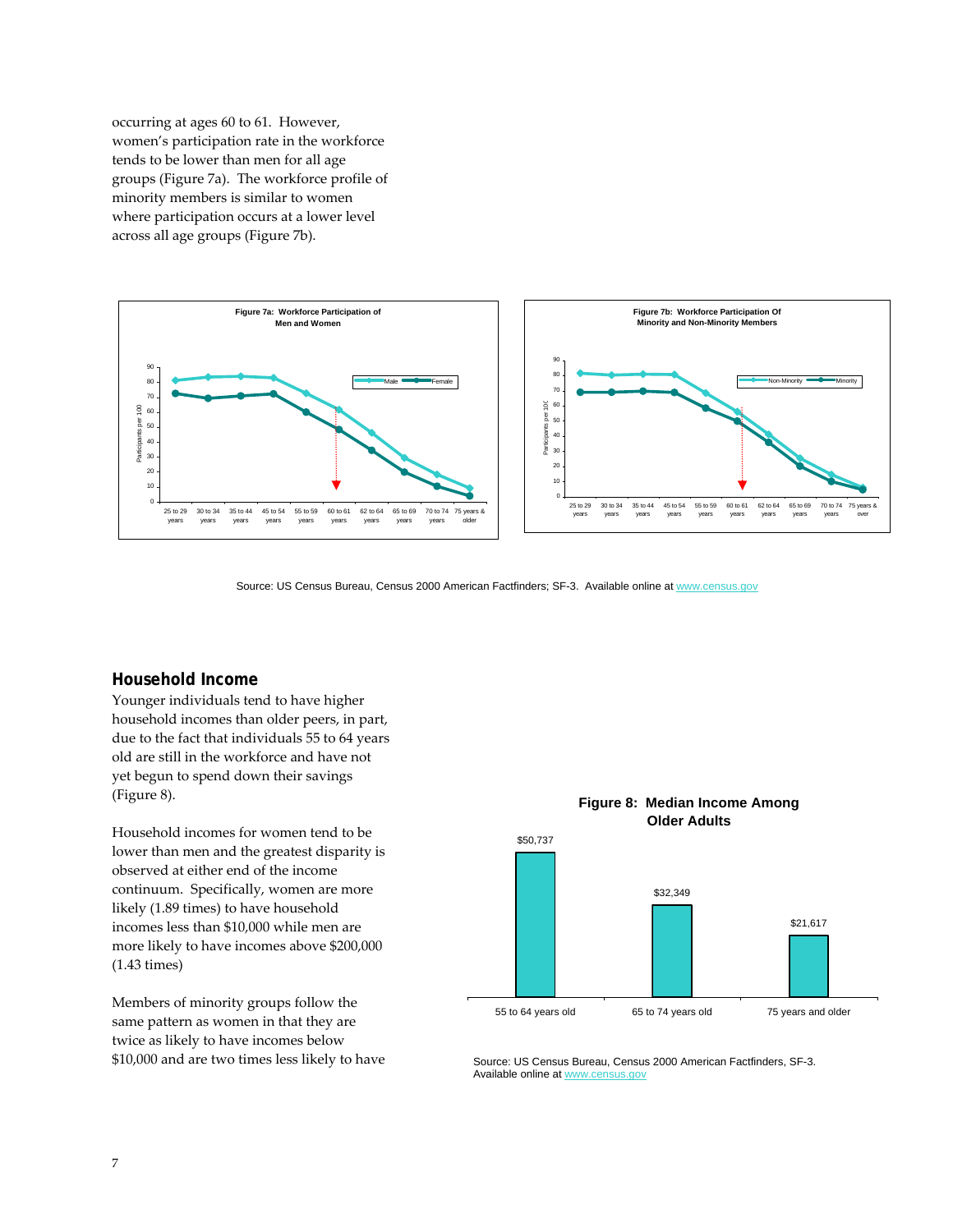incomes at the higher end of the continuum (above \$200,000).

#### **Poverty**

Approximately one in ten (11%) individuals 50 years or older lives at or below the poverty level. The percentage varies slightly across age groups with individuals 85 years or older more vulnerable.

About 1 in 4 individuals (26%) who are 50 years or older lives at or below 200% of the poverty level with considerable variation across age groups. For example, 2 in ten individuals 50 to 64 years are at this poverty level and this more than doubles for individuals 85 years and older (Figure 9).

Educational attainment, workforce participation and income levels bear on poverty rates so, consistent with previous patterns, we see the state of living in poverty is more likely for women and this is the case for women in all age groups of 50 years and older. Furthermore, the gender‐poverty gap between men and women tends to increase as individuals age. For example, women 50 to 64 years old are 22 percent more likely to live in poverty than their male counterparts but this gap increases to 78 percent between women and men 85 years and older. Female householders living alone (49%) are most likely to live at or below the 200% poverty level.

Examination of poverty rates among minority and non‐minority groups reveals an even greater disparity than we see between genders. Members of minority groups are 2.55 times more likely to live in poverty than their non‐minority peers. However, unlike gender differences, the gap between members of minority and non‐ minority groups tends to decrease as individuals age. Non‐minority individuals 50 to 64 years old are 2.54 times more likely to live in poverty than their non‐minority peers and this decreases somewhat to 2.29 among individuals 85 years and older.





Source: US Census Bureau, Census 2000 Public Use Microdata Sample (PUMS)

"Men and women in their 50s today are much more likely than earlier groups of fiftysomethings to say they will be working full time after the traditional retirement age of 65."

> Robert Willis, Director of the Health & Retirement Study (4)